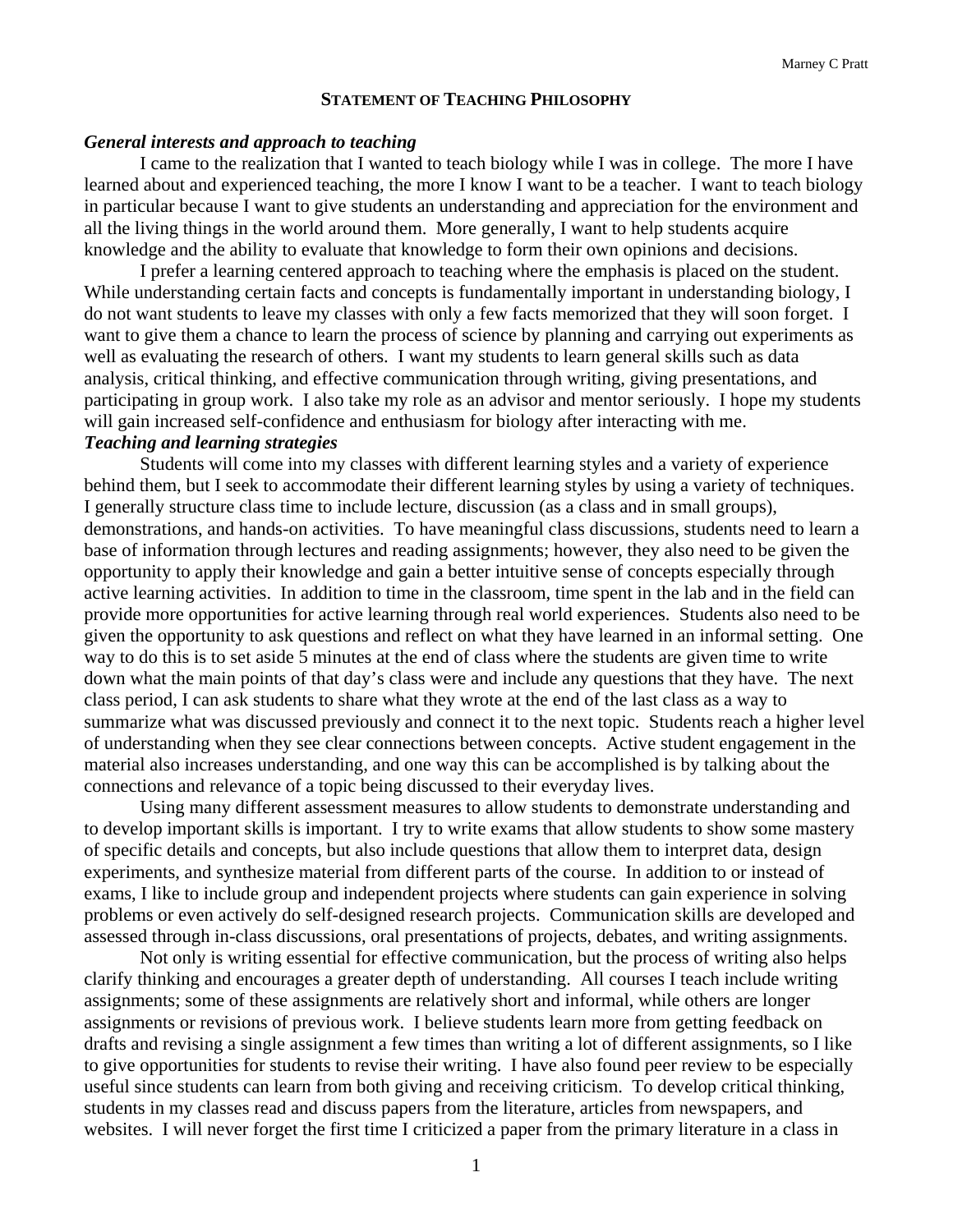college. My eyes were forever opened to the fact that just because something is published does not mean it is true or good science; I think this is crucial for students to learn.

In addition to assessing students, assessing the course and my own teaching is important. I like to use mid-course and end-of-course student evaluations to help me assess my performance. I keep a portfolio of each class I teach documenting what I did and what should be done next time. I realize that a lifetime spent teaching is also a lifetime of learning, so I try to stay current on topics in teaching and learning by reading the literature and attending conferences and workshops.

The role of a teacher as a mentor is often underappreciated, especially at large research institutions; however, I think it is a very important role. A good mentor is a good listener, is willing to spend time with students, gives advice when it is wanted and needed, gives encouragement, and pushes students to excel through constructive criticism. In my teaching experiences so far, one of the things I have enjoyed the most is working with students on research projects and helping them navigate the joys and pitfalls of doing science. I really like interacting with students, and I hope that I provide them with the support they need and can inspire them to pursue a career in science.

## *Teaching experience*

I have enjoyed my teaching experiences to date tremendously. My first opportunity to teach a class by myself was a general zoology course in the Continuing Education Program at Guilford College over the summer of 2003. Teaching the course was challenging since most of the students had little to no background in biology and had not been in school for many years, but I learned a lot from the experience. For example, I found non-majors become easily overwhelmed when they only take a few really large exams without something to make them keep up with the material throughout the course. In subsequent non-majors classes, I have eliminated large midterm exams and replaced them with weekly quizzes. This helps students tackle small amounts of material at a time and prevents the feeling of being overwhelmed by the amount of information they have to know and understand.

More recently, I have taught two upper-level courses at Bowdoin College, Intertidal Ecology and Marine Physiological Ecology. In Intertidal Ecology, the students spent most of their class time reading and discussing the classic and current literature to become more familiar with the field of marine ecology as well as the process of how biologists do research. In Marine Physiological Ecology, I lectured on each topic and then the students chose a relevant paper from the primary literature and lead the class in a discussion of that paper. I found it difficult to get students to evaluate and synthesize rather than simply regurgitate information, but given substantial practice they generally get better at critiquing research by the end of the class. In both upper-level classes, students designed independent research projects and reported the results both in writing and oral presentations. Most of the students seemed relatively comfortable with designing and implementing independent projects but had a relatively difficult time analyzing their data. Biology students generally have a weak background in statistical analysis and the little time I have for it in class is not enough. Someday I would like the opportunity to teach a whole class in research design and statistical analysis.

In addition to the upper-level classes I taught at Bowdoin, I have also taught at the introductory and non-science majors levels. The introductory course I taught is Bowdoin's second semester of introductory biology, which focuses on teaching research skills and the process of science rather than any specific set of facts. The biggest challenge of this course was its size, 65 students, and I didn't feel like I connected with enough of the students in the class. Teaching the non-science majors class, Coastal Marine Life, has been surprisingly rewarding. When I talk to biology majors about how we need to treat our environment better, it is like "preaching to the choir" because the vast majority of them already care about the environment. However, I feel like I really make a difference in opening the nonscience majors' eyes to how important the marine environment is and that we need to be more active in protecting it. I hope I will be able to teach and work with non-scientist throughout my teaching career.

Besides my more formal college teaching experiences, I have also been involved with outreach education programs and given talks to more general audiences. I have worked with younger students